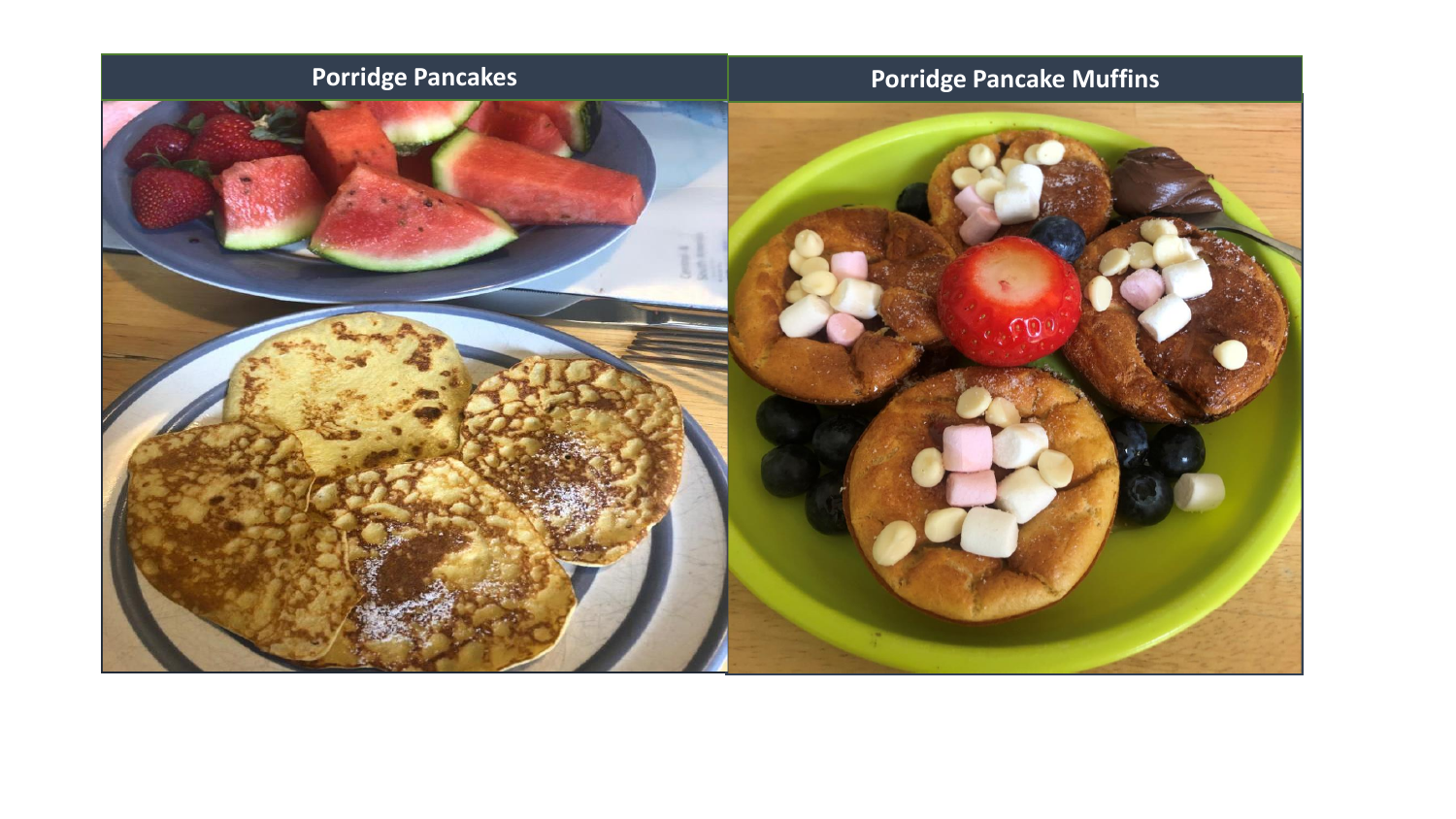# **Ingredients 40g Porridge oats ~110g Fat free yogurt 2 Eggs Search Optional berries Optional tsp sweetener**Pure<br>Vanilla<br>Extracta **Dash of vanilla extract**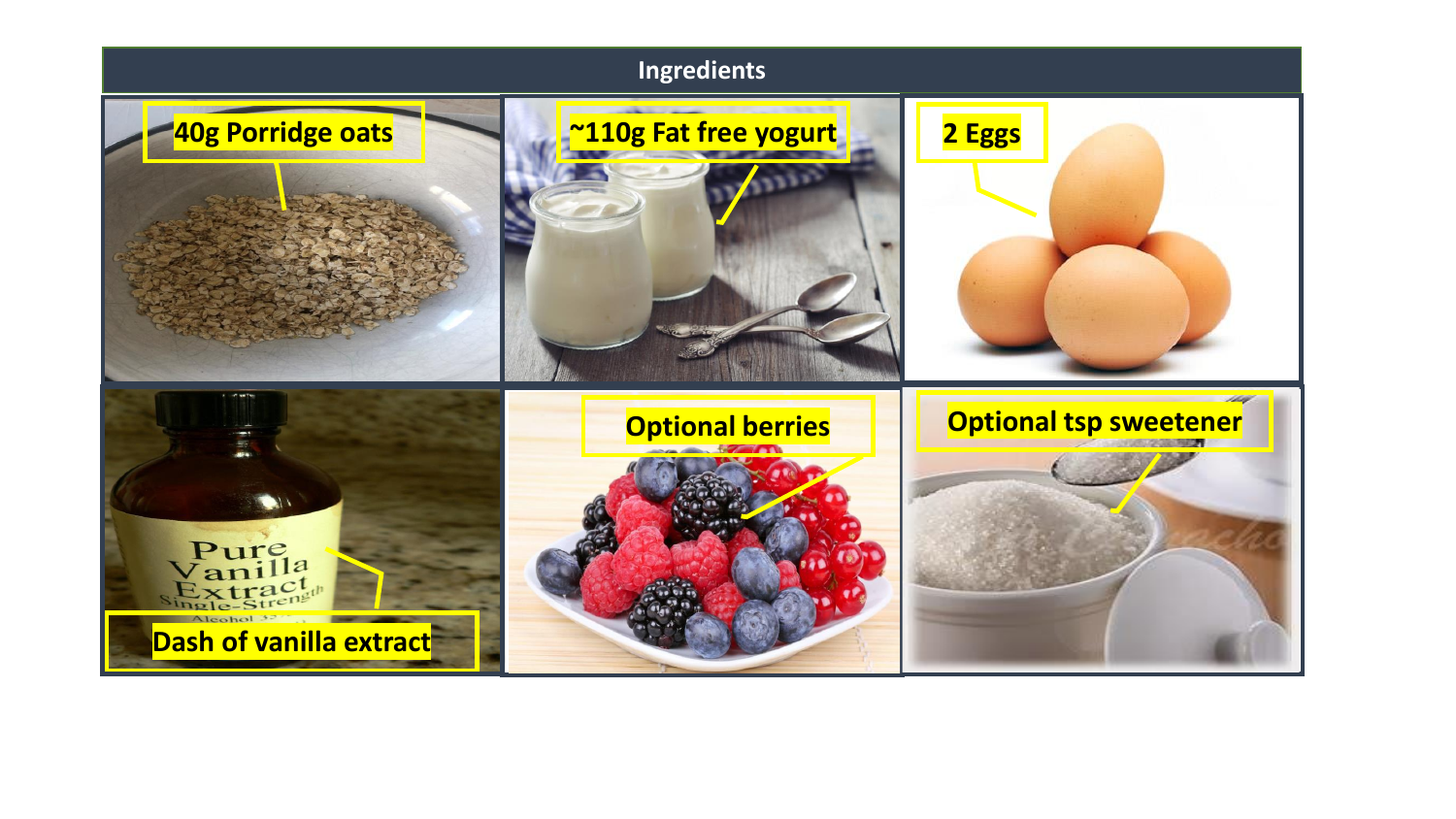